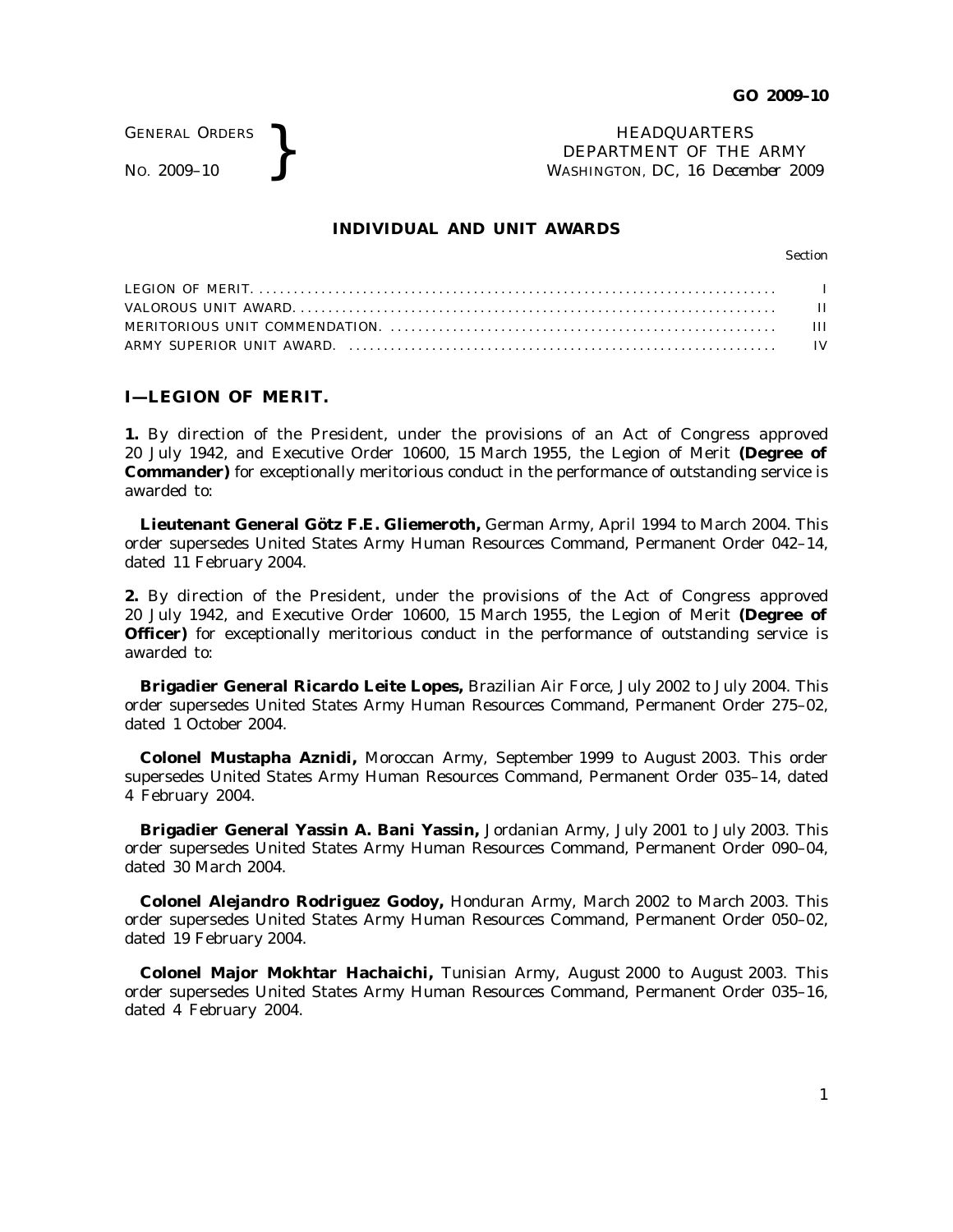**Colonel Lutz-Herbert Seidel,** German Army, October 2000 to March 2003. This order supersedes United States Army Human Resources Command, Permanent Order 050–03, dated 19 February 2004.

**Colonel Nitzan Nuriel,** Israeli Army, August 2001 to August 2003. This order supersedes United States Army Human Resources Command, Permanent Order 035-15, dated 4 February 2004.

**Brigadier General Fares Soufia,** Lebanese Army, August 2002 to July 2003. This order supersedes United States Army Human Resources Command, Permanent Order 035–13, dated 4 February 2004.

**3.** By direction of the President, under the provisions of the Act of Congress approved 20 July 1942, and Executive Order 10600, 15 March 1955, the Legion of Merit **(Degree of Legionnaire)** for exceptionally meritorious conduct in the performance of outstanding service is awarded to:

**Colonel Clive O. Hodges,** British Army, December 2001 to February 2004. This order supersedes United States Army Human Resources Command, Permanent Order 057–07, dated 26 February 2004.

**II—VALOROUS UNIT AWARD.** By direction of the Secretary of the Army, under the provisions of AR  $600-8-22$ , paragraph  $7-14$ , the Valorous Unit Award is awarded to the following units of the Armed Forces of the United States for extraordinary heroism while engaged in military operations during the period indicated:

# **HEADQUARTERS AND HEADQUARTERS COMPANY, 3D BRIGADE, 1ST ARMORED DIVISION**

1 September 2003 to 30 November 2003 (to include the following assigned or attached units)

1ST BATTALION, 13TH ARMOR 2D BATTALION, 70TH ARMOR 4TH BATTALION, 1ST FIELD ARTILLERY TROOP H, 1ST CAVALRY 125TH SUPPORT BATTALION 70TH ENGINEER BATTALION COMPANY C, 501ST MILITARY INTELLIGENCE BATTALION 1ST BATTALION, 325TH INFANTRY COMPANY A, 1ST BATTALION, 41ST INFANTRY 596TH SIGNAL COMPANY DETACHMENT, 490TH CIVIL AFFAIRS BATTALION DETACHMEMT, 315TH PSYCHOLOGICAL OPERATIONS BATTALION DETACHMENT, 759TH ORDNANCE COMPANY

**III—MERITORIOUS UNIT COMMENDATION.** By direction of the Secretary of the Army, under the provisions of AR 600–8–22, paragraph 7–15, the Meritorious Unit Commendation is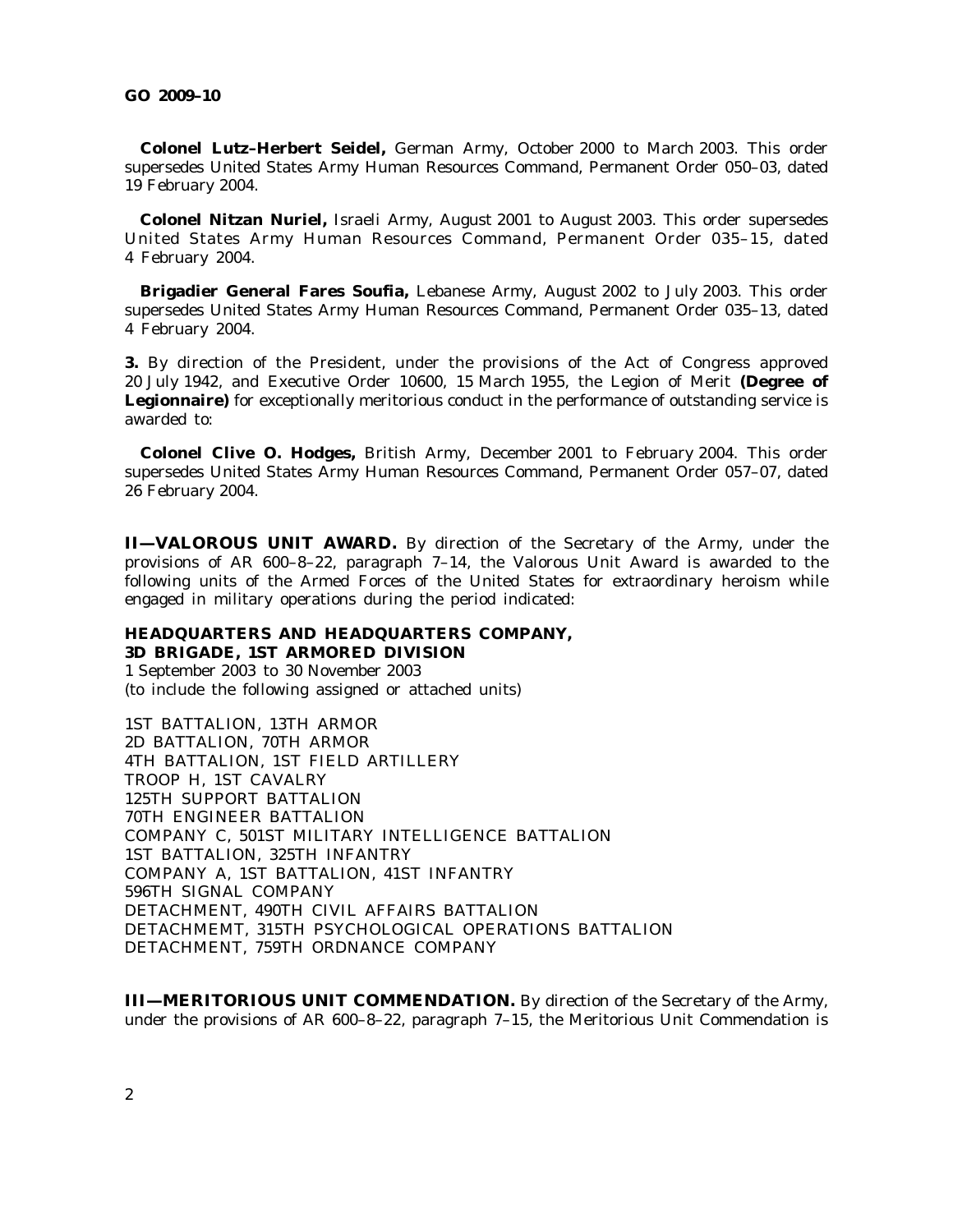awarded to the following units of the United States Army for exceptionally meritorious conduct in the performance of outstanding service during the period indicated:

#### **HEADQUARTERS AND HEADQUARTERS COMPANY, 64TH SUPPORT GROUP**

1 March 2003 to 31 March 2004 (to include the following assigned or attached units)

DETACHMENT, 54TH QUARTERMASTER COMPANY (1 March 2003 to 31 March 2004) 345TH SUPPORT CENTER (1 March 2003 to 31 March 2004) 535TH TRANSPORTATION DETACHMENT (1 March 2003 to 31 March 2004) 21ST TRANSPORTATION COMPANY (1 March 2003 to 31 March 2004) 175TH ADJUTANT GENERAL COMPANY (1 March 2003 to 31 March 2004) DETACHMENT, 372D TRANSPORTATION COMPANY (1 March 2003 to 31 March 2004) 851ST QUARTERMASTER COMPANY (1 March 2003 to 31 March 2004) 367TH ORDNANCE COMPANY (1 March 2003 to 13 November 2003) 561ST TRANSPORTATION DETACHMENT (4 May 2003 to 31 March 2004) 971ST TRANSPORTATION DETACHMENT (2 January 2004 to 31 March 2004) 401ST TRANSPORTATION COMPANY (15 August 2003 to 31 March 2004)

## **HEADQUARTERS AND HEADQUARTERS TROOP, ENGINEER BRIGADE, 1ST CAVALRY DIVISION** 10 March 2004 to 10 March 2005

## **SPECIAL TROOPS BATTALION, 1ST BRIGADE COMBAT TEAM, 10TH MOUNTAIN DIVISION**

11 August 2005 to 1 August 2006 (to include the following assigned or attached unit) DETACHMENT, 203D MILITARY INTELLIGENCE BATTALION

**IV—ARMY SUPERIOR UNIT AWARD.** By direction of the Secretary of the Army, under the provisions of AR 600–8–22, paragraph 7–16, the Army Superior Unit Award is awarded to the following units of the Armed Forces of the United States for meritorious service in connection with difficult and challenging missions during peacetime: